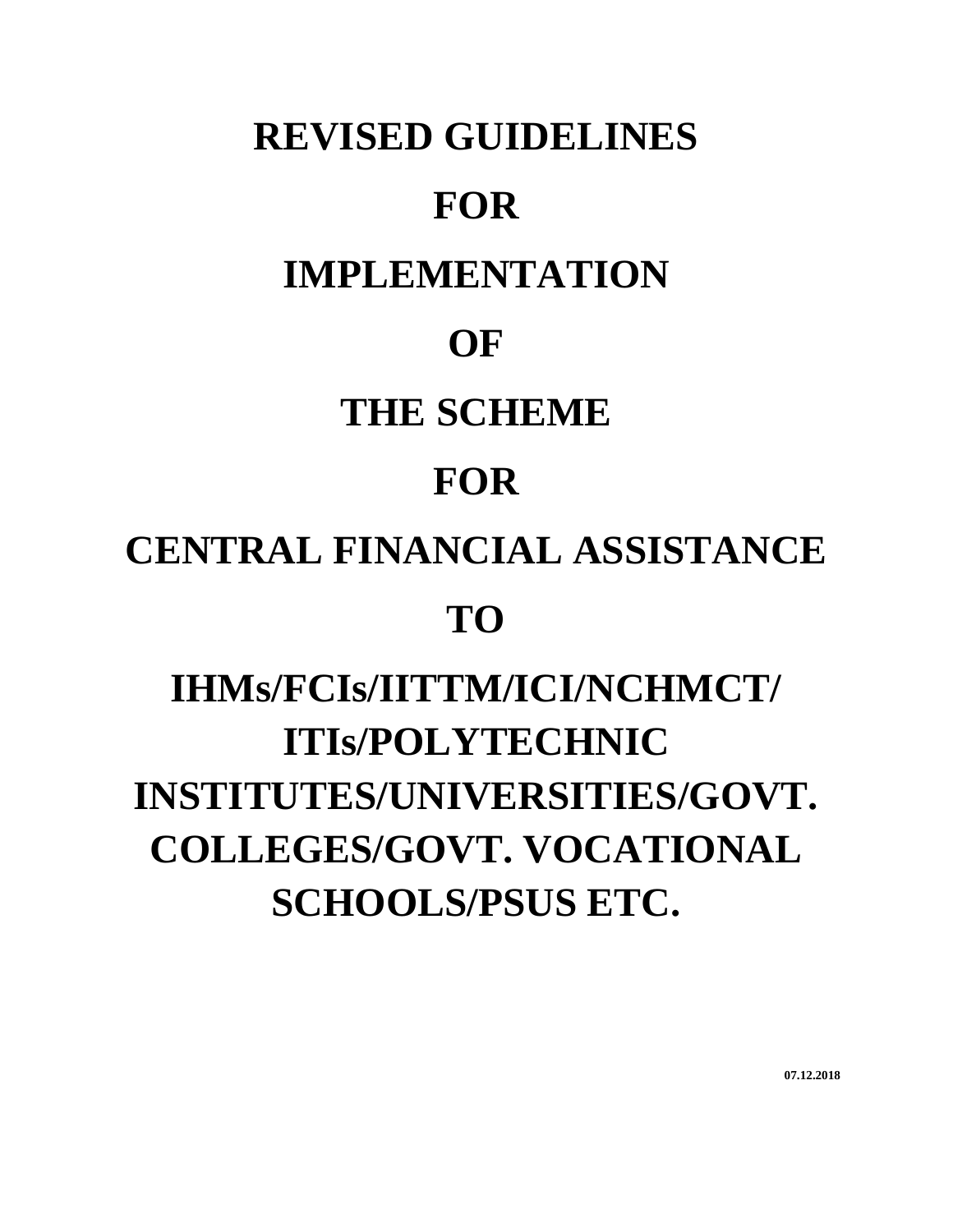# **F. No. 1 (21)/2012-HRD** Government of India Ministry of Tourism HRD Division

# **Sub: Scheme of Financial Assistance to the IHMs/FCIs/IITTM/ICI/NCHMCT/ ITIs/Polytechnic Institutes/Universities/Govt. Colleges/Govt. Vocational Schools/PSUs etc.**

The following broad guidelines are prescribed for grant of Central Financial Assistance by the Ministry of Tourism for projects under the Scheme of Financial Assistance to the Institute of Hotel Management (IHMs)/Food Craft Institutes (FCIs)/Indian Institute of Tourism & Travel Management (IITTM)/Indian Culinary Institute (ICI)/National Council for Hotel Management & Catering Technology (NCHMCT)/ Industrial Training Institutes (ITIs)/Polytechnic Institutes/ Universities/Govt. Colleges/Govt. Vocational Schools/Public Sector Undertakings (PSUs) etc.

## **I. Scope:**

The Ministry of Tourism, under the Scheme of Financial Assistance to the HMs/FCIs/IITTM/ICI/NCHMCT/ITIs/Polytechnic Institutes/ Universities/ Govt. Colleges/Govt. Vocational Schools/PSUs, etc., extends central financial assistance for the following:

- i) Setting up of Central/State Institutes of Hotel Management & Catering Technology & Applied Nutrition (IHMs) including Hostels, Principal's residence and staff quarters, Campus development works etc.
- ii) Expansion/Addition & Alteration of building and replacement/upgradation of equipment of Central IHMs
- iii) Setting up of Food Crafts Institutes (FCI) including Hostels.
- iv) Setting up new Centres/branches of Indian Institute of Tourism & Travel Management including National Institute of Water Sports along with Hostels and staff quarters, Campus development work etc..
- v) Expansion/Addition & Alteration of building and replacement/upgradation of equipment of Centres of IITTM.
- vi) Expansion//Addition & Alteration of existing building and replacement/upgradation of equipment of National Council for Hotel Management & Catering Technology.
- vii) Setting up of Indian Culinary Institute and its Centres/Branches including Hostels, and staff quarters.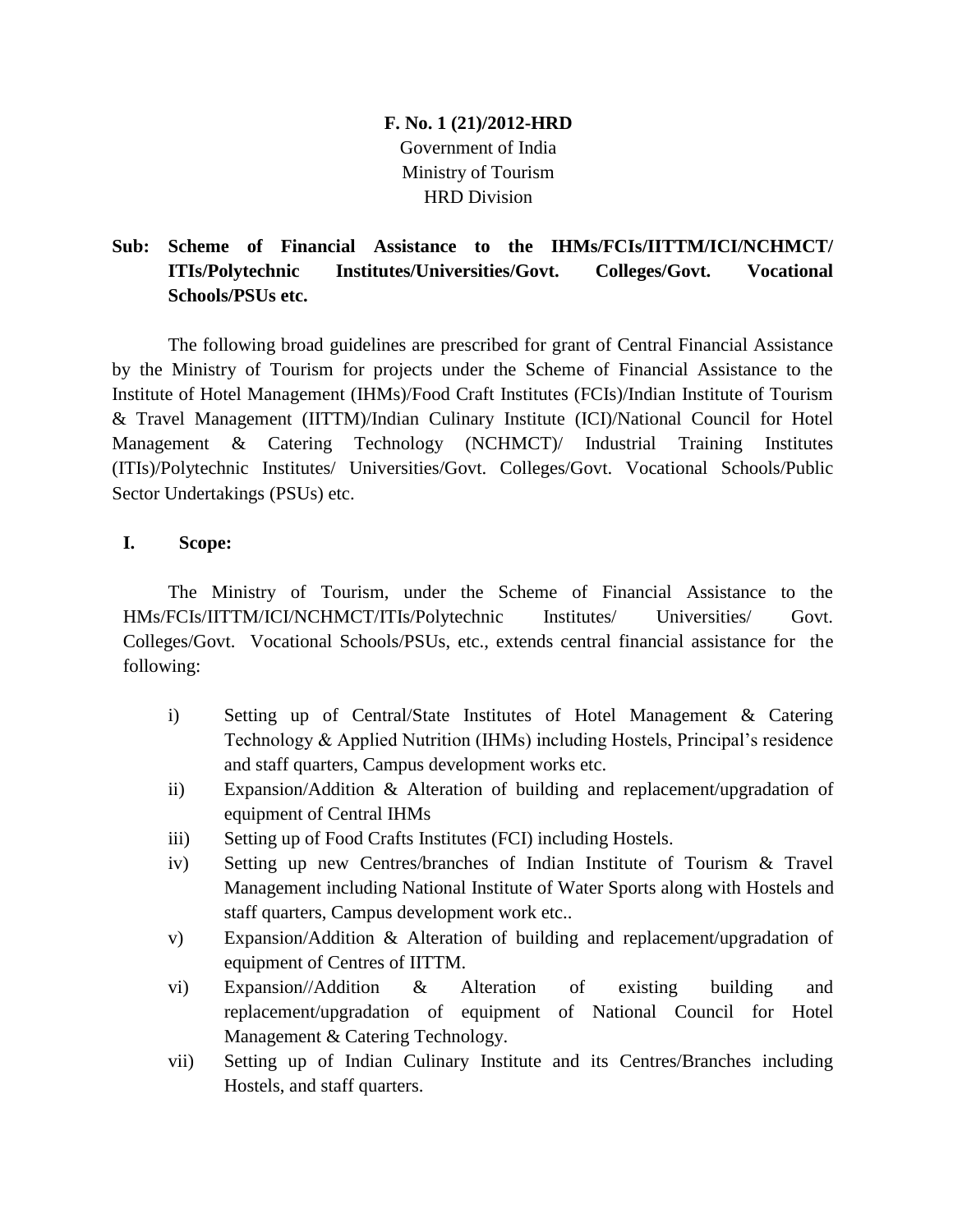- viii) Expansion//Addition & Alteration of existing building and replacement/upgradation of equipment of ICI Centres
- ix) To Polytechnic Institutes/ Universities/ Govt. Colleges/Govt. Vocational Schools/PSUs for broad-basing of hospitality education.
- x) For upgrading Food Craft Institutes into State Institutes of Hotel Management.
- xi) Any other Institutions to be set up under the administrative control of the Ministry of Tourism for imparting education in the field of Tourism, Hospitality and Allied Sector.
- xii) Any other institutions to be set up by the State Government for imparting education in the field of Tourism, Hospitality and Allied Sector, provided the Project Appraisal Committee satisfies that the Institution to be set up is broadly covered under the Scheme.

## **II. Eligibility**

A Society formed by the Central/State Government/ UT Administration registered under the Societies Registration Act 1860 to manage an IHM/FCI etc. shall be eligible for Central Financial Assistance. The autonomous societies formed by the Central Government, namely the Indian Institute of Tourism & Travel Management, National Council of Hotel Management & Catering Technology, Indian Culinary Institute etc. are covered under the Scheme.

## **Section A - (I) Central Financial Assistance for setting up new IHMs.**

- i. Central Financial Assistance for setting up an IHM will be considered only after registration of the IHM Society under the Societies Registration Act 1860 by the Central Government /State Government/ UT Administration. IHM Society registration and land transfer documents in the name of IHM Society should accompany the proposal. Wherever, it is not possible to transfer the land in the name of Society, the land should be clearly demarcated for IHM and atleast in the possession of the State Government/UT Administration concerned, in the name of Tourism Department. The reasons for difficulties to transfer the land to the Society should be recorded in writing and it should be acceptable to the Central Govt.
- ii. Assistance shall be considered for the setting up of an IHM proposed by a State Government / UT Administration to run the Institutions by the State Government Society/UT Administration Society only after the State Government/UT Administration concerned has transferred a piece of developed land, free from all encumbrances, necessary for the purpose, measuring not less than five acres and has also committed to provide basic services/utilities like electricity, water supply, provision of sewerage etc." In the case of Central IHM also, the State Government/ UT Administration concerned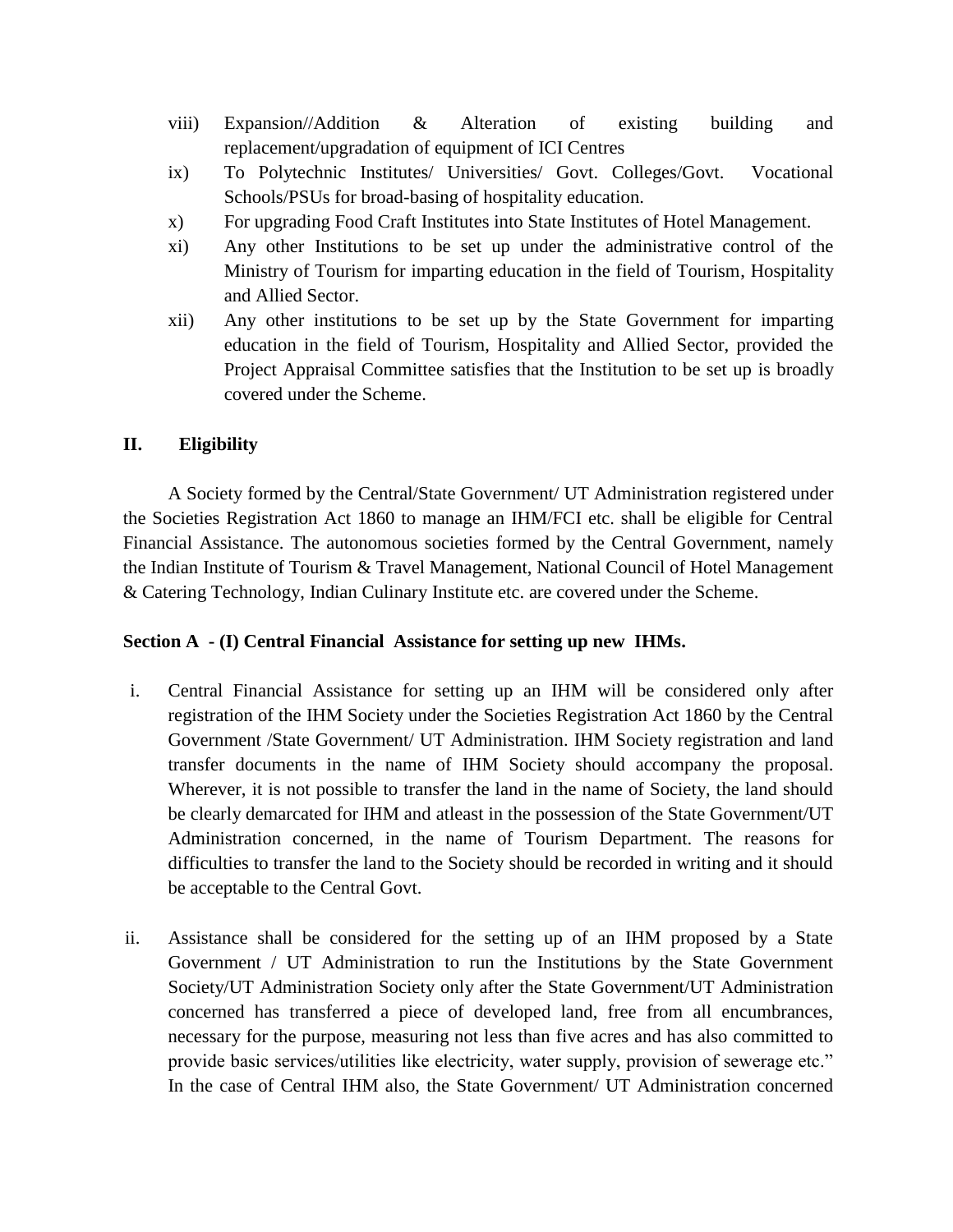has to provide the land with all basics facilities as in the case of State IHM to the Society.

- iii. In hilly areas and in the six cities classified as large (UA), namely Mumbai, Bengaluru, Hyderabad, Chennai, Kolkata and Delhi, a piece of developed land, free from all encumbrances, measuring not less than 2 (two) acres would be considered as adequate for the setting up of a SIHM. This special dispensation would, however, be subject to a very strict adherence to the norms of affiliation related to academic and equipment infrastructure including the covered areas.
- iv. Central Financial Assistance shall be limited to the maximum ceiling of Rs. 1250 lakh for the setting up of a new IHM run by State Government/UT Administration. If the cost of the project exceeds the amount of assistance granted by the Ministry, the remaining expenditure shall be met by the State Government/UT Administration concerned.
- v. The utilization of assistance to a new State IHM proposed by the State Govt. / UT Administration shall be subject to further ceilings of Rs. 1000 lakh on construction and Rs. 250 lakh on purchase of equipment.
- vi. Additional financial assistance of upto Rs.400 lakh is given for construction of hostel Block.
- vii. Inter-component adjustments of assistance ceilings, subject to a maximum of 10%, prescribed for construction of academic block, construction of Hostels and purchase of equipment will be allowed on case-to-case basis as a pre-sanction dispensation and no flexibility will be allowed after the sanction of the project.
- viii. There shall be no ceiling on quantum of assistance for the setting up of a Central IHM by the Ministry of Tourism, Government of India, or for Expansion/Addition & Alteration of building and replacement/upgradation of equipment covered under Grants for Creation of Capital Assets for Central IHMs. In the matter of land, the State Government should transfer the required land free of cost in the name of Society of Central IHM.

# **Section – A (II) Central Financial Assistance for setting up SIHM in an existing Building:**

(i) Central financial assistance shall also be considered for the setting up of a State IHM in an existing building by the State Government/UT Administration concerned for the purpose, provided the building is suitable for housing the IHM. The central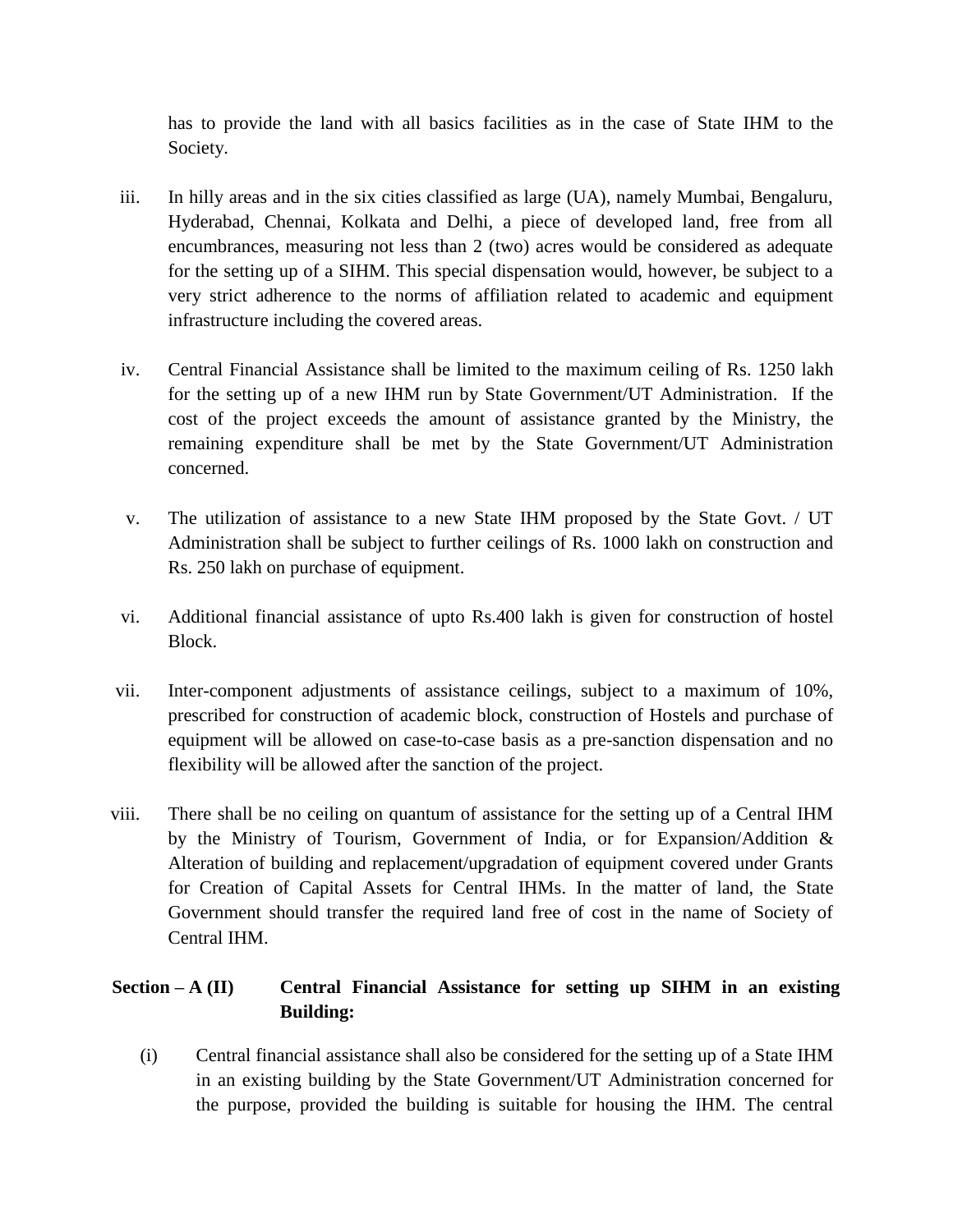financial assistance will be limited to Rs.6.00 crore or 75% of the cost of construction, whichever is less, for the academic block in the existing buildings,. The maximum financial assistance of Rs.2.00 crore for construction of hostel and Rs. 2.00 crore for purchase of equipment will be provided.

(ii) The grant of CFA for the project shall be further subject to the other conditions as stipulated in the case of setting up of IHM as detailed at Section A(I).

## **Section –A (III) Central Financial Assistance for setting up SIHM by upgradation of existing FCI:**

- (i) Central Financial Assistance shall be admissible for upgradation of an existing FCI into SIHM provided the proposal is justified and found feasible by the Central Government. Such proposals shall be considered subject to the following:
- (ii) The State Government shall dissolve the existing FCI Society and form a new Society in the name of SIHM and register the same under the Societies Registration Act 1860.
- (iii) CFA released earlier will be adjusted for upgradation for overall ceiling against each component, provided in the scheme guidelines.
- (iv) The grant of CFA for the project shall be further subject to the other conditions as stipulated in the case of setting up of IHM as detailed at Section A(I).

## **Section B (I) Central Financial Assistance for Setting up new FCIs**

- i) Central Financial Assistance may be granted for setting up of FCI by the Central Government or by a State Government / UT Administration.
- ii) Central Financial Assistance for setting up FCI will be considered only after registration of the FCI Society under the Societies Registration Act 1860 by the State Government Society registration in the name of FCI Society and land transfer documents in favour of FCI Society should accompany the proposal. Wherever, it is not possible to transfer the land in the name of Society, the land should be clearly demarcated for FCI and atleast in the possession of the State Government/UT Administration concerned, in the name of Tourism Department. The reasons for difficulties to transfer the land to the Society should be recorded in writing and it should be acceptable to the Central Govt.
- iii) Assistance shall be considered for the setting up of an FCI proposed by a State Government / UT Administration only after the State Government/UT Administration concerned has transferred in the name of the FCI Society, a piece of developed land,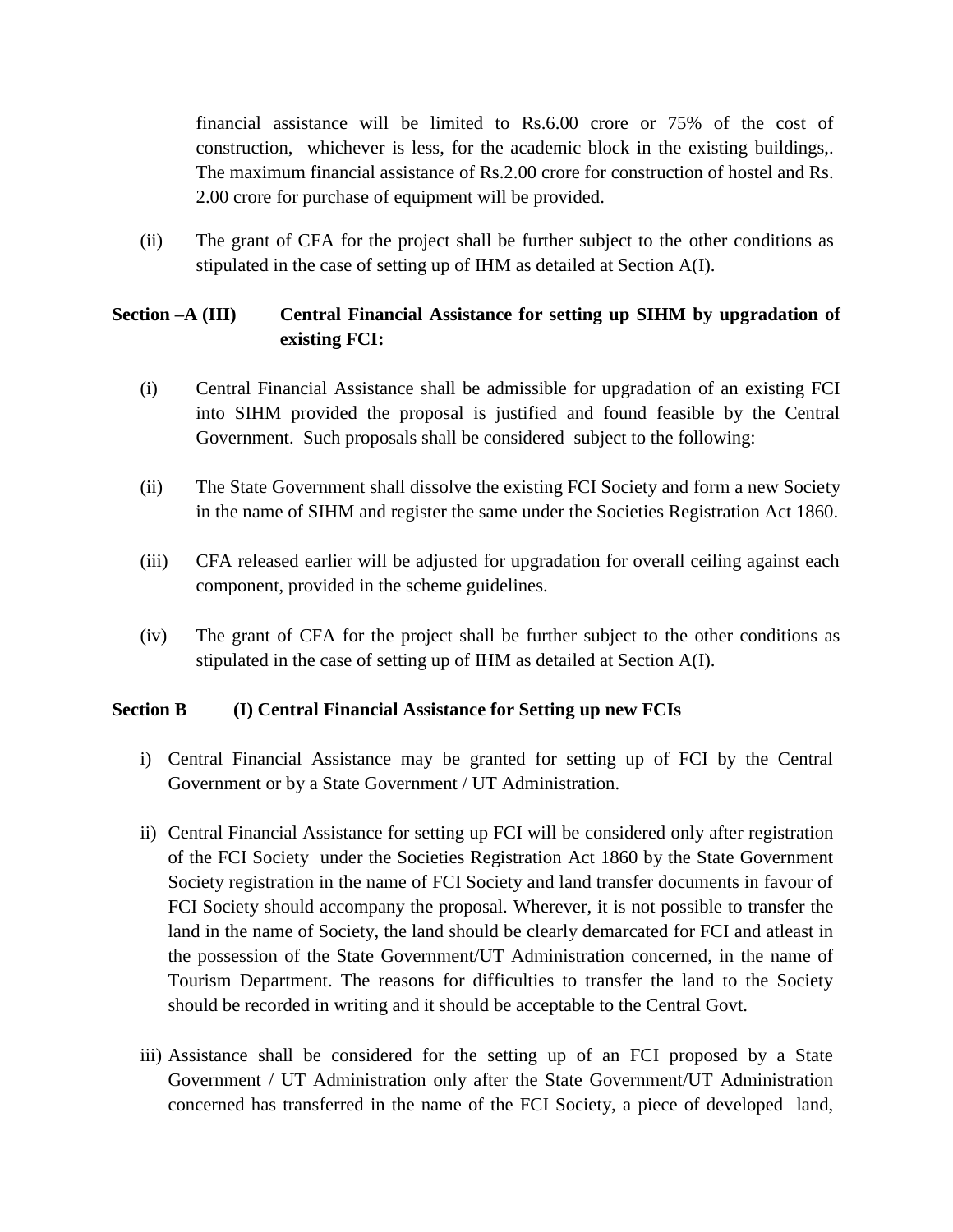free from all encumbrances, necessary for the purpose, measuring not less than three acres and has also committed to provide basic services/utilities like electricity, water supply, provision of sewerage etc.

- iv) In hilly areas and the six cities classified as large (UA), namely Mumbai, Bengaluru, Hyderabad, Chennai, Kolkata and Delhi, a developed piece of land, free from all encumbrances, measuring not less than 1 (one) acre would be considered as adequate for the setting up of a FCI. This special above dispensation would, however, be subject to a very strict adherence to the norms of affiliation related to academic and equipment infrastructures including the covered areas.
- v) The Central financial assistance to an existing FCI to be set up by the State Govt. / UT Administration shall be limited to over-all ceiling of Rs. 550 lakh, out of which Rs. 435 lakh will be for construction of building and Rs. 115 lakh for equipments.
- vi) If the cost of the project exceeds the amount of assistance granted by the Ministry, the remaining cost shall be borne by the State Government/UT Administration concerned.
- vii) Inter-component adjustments of assistance ceilings, subject to a maximum of 10%, prescribed for construction of academic block, construction of Hostels and purchase of equipments will be allowed on case-to-case basis as a pre-sanction dispensation and no flexibility will be allowed after the sanction of the project.
- i) An additional financial assistance of upto Rs.200 lakh is provided in case the same is intended to meet the cost of hostel facilities.

## **Section – B (II) Central Financial Assistance for setting up FCI in existing Building:**

- i) Assistance may also be granted for the setting up FCI in an existing building offered free-of-cost by the State Government/UT Administration concerned for the purpose provided the building is suitable for housing the FCI and the proposal is otherwise feasible.
- ii) The central financial assistance will however be limited to Rs.280 lakh or 75% of the construction cost, whichever is less, for construction of academic block in the existing building.
- iii) In addition to above, the financial assistance upto Rs. 115 lakh on purchase of equipment will be provided.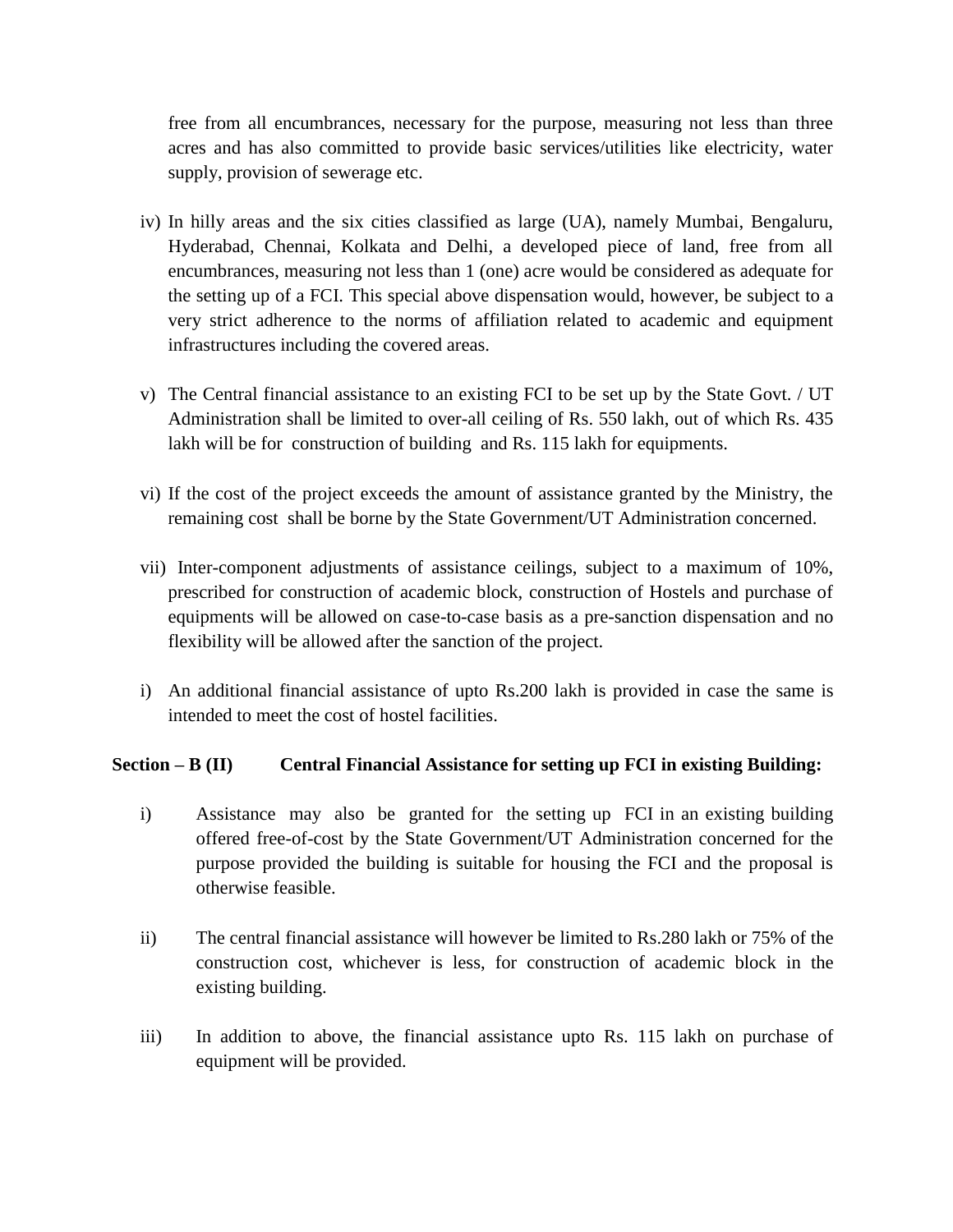## **Section - C Central Financial Assistance for setting up new Centres of IITTM,ICI, NCHMCT etc.:**

- i) Central Financial Assistance shall be admissible for setting up new Centres of IITTM, ICI, NCHMCT or any other similar new Central Government Institutions, to be run by Societies.
- ii) Proposal for setting up of a new Centre of IITTM/ICI/NCHMCT etc. can be mooted by the State Government or by the Ministry of Tourism or by the Institute.
- iii) In all cases, Central Financial Assistance shall be considered for the setting up of Centre/Institution only after the State Government/UT Administration concerned has transferred a piece of developed land, free from all encumbrances, necessary for the purpose, measuring not less than five acres and has also committed to provide basic services/utilities like electricity, water supply, provision of sewerage etc. or adequate land is already available in the possession of Societies of Central Government Institution.
- iv) In hilly areas and in the six cities classified as large (UA), namely Mumbai, Bengaluru, Hyderabad, Chennai, Kolkata and Delhi, a piece of developed land, free from all encumbrances, measuring not less than 2 (two) acres would be considered as adequate for the setting up of a Centre of IITTM/ICI/NCHMCT. This special dispensation would, however, be subject to a very strict adherence to the norms of affiliation related to academic and equipment infrastructure including the covered areas.
- v) There will be no limit on the extent of Financial Assistance for setting up/ Expansion/Addition & Alteration of existing building and replacement/upgradation of equipment covered under Grants for Creation of Capital Assets for IITTM,ICI,NCHMCT etc. or any other similar Central Government Institutions.
- vi) New Central Institutes face difficulties to run the Institutes in the initial years mainly due to non-receipt/availability of adequate fund to meet the recurring expenditure. In addition to this, existing Central institutes located in the difficult areas and those facing financial difficulties primarily due to their geographic location and under utilization of their intake capacity, financial assistance in the form of grant-in-aid general will be provided to the newly set up central Institutes and those institutes located in the difficult areas. However, the provision for recurring grant will be limited for only initial 2 years for new central institutes not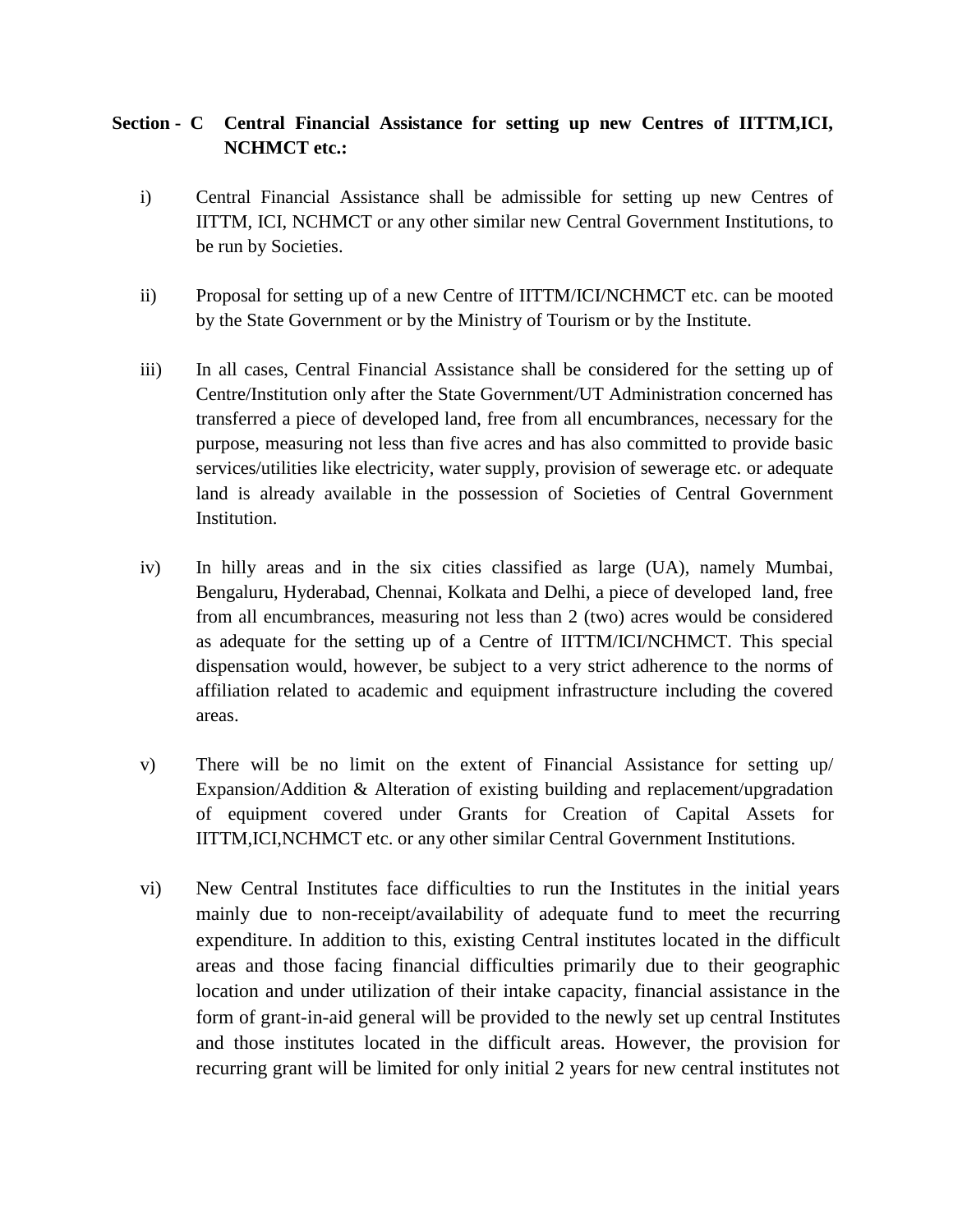covering under difficult areas. It will be applicable to only Central Autonomous Bodies under the Ministry of Tourism.

## **Section D - Applied Training Centre (ATC)**

- i) Assistance up to a maximum of Rs 500 lakh would be provided to the Central IHMs for construction of Applied Training Centre (ATC) attached to the Institute. Expenditure over and above this limit would be borne by the Institutes themselves.
- ii) Proposals for setting up of ATC with CFA shall be considered only if 2 acres of surplus land is already available with the Institute or the State Government has provided the additional land required for the purpose.
- iii) However, CFA would be extended only to such Institutes where there are no Hotels in a distance of 2 km.

## **III. Other general conditions/norms**

- i) In respect of all projects to be executed under the Scheme of Financial Assistance to IHMs/FCIs/IITTM/ICI/NCHMCT, etc. a Detailed Project Report should be submitted by the State Government.
- ii) The suitability of the building for the purpose of setting up IHM shall be certified by NCHMCT after inspection of the site by its representative/s. The decision regarding setting up the SIHM in the proposed building will be finally taken by the Ministry of Tourism.
- iii) The proposed site for financial assistance should preferably be selected through the challenge method guidelines of the Cabinet Secretariat. However, while deciding the site, priority will be given to those states which don't have adequate numbers of institutions in the Tourism and Hospitality Education.
- iv) In respect of projects undertaken exclusively with Financial Assistance from the Government of India, no additional work or fresh components should be included in the project without the prior approval of the Ministry of Tourism.
- v) Proposals for additions/alterations/new components, with complete details along with cost on each component, duly approved by the Building Committee and BoG should be referred to the Ministry for approval in respect of projects to be undertaken with CFA from Ministry of Tourism.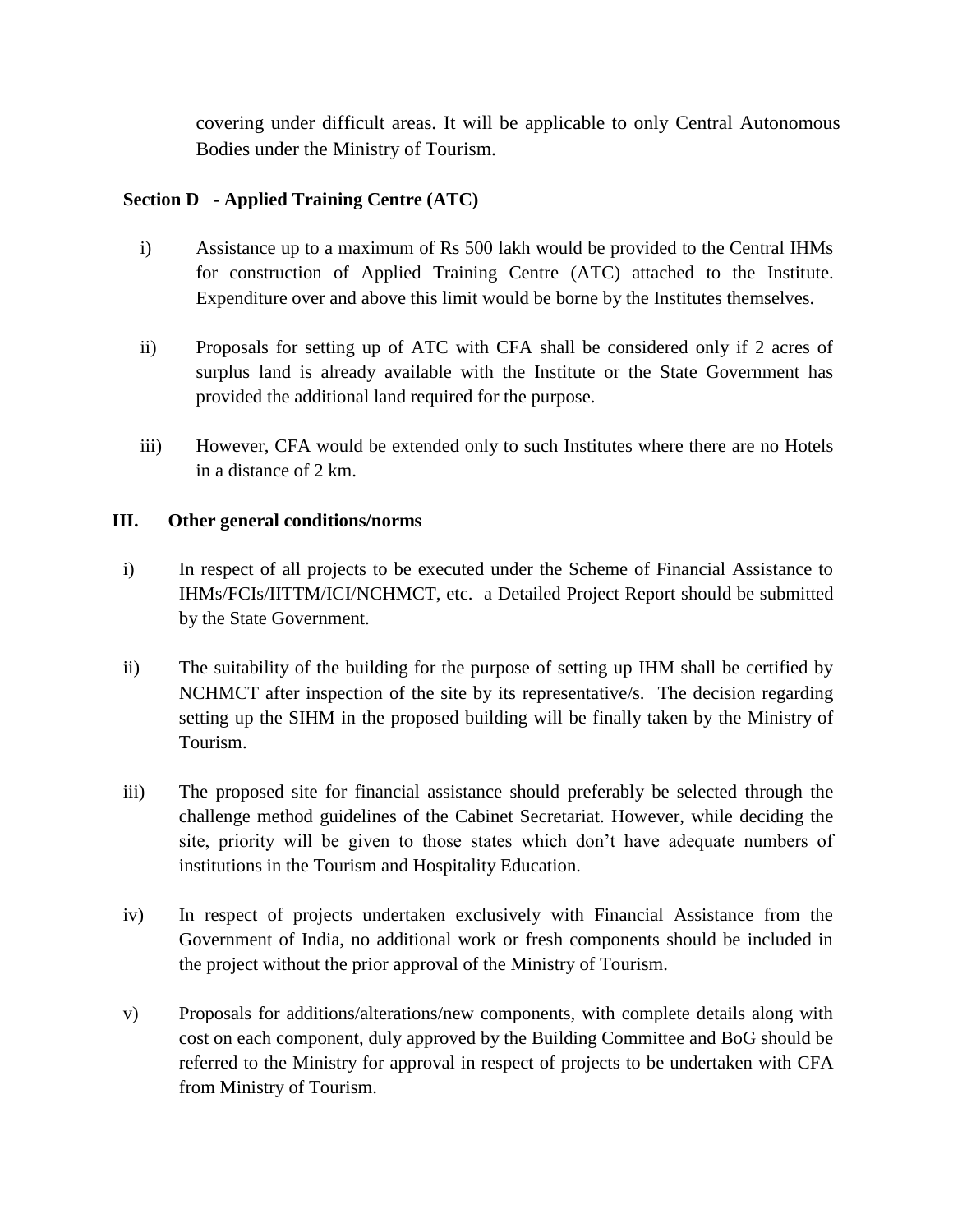- vi) The construction work should be undertaken through CPWD/PWD or other Central/State Government Agency having experience in the field of construction, after following the due procedure.
- vii) Proper Agreement should be entered with the Executing Agency elaborating the terms and conditions, the cost of construction, the starting and completion date of the project and with penalty clauses for delay in completion.
- viii) Cost escalation in respect of projects executed through CFA should be within the prescribed limits. Proposals for additional funds due to cost escalation should be sent to the Ministry for approval with proper justification with the approval of the Building Committee & BoG without delay.
- ix) CFA will not be admissible for general Maintenance/ repairs of buildings and equipments and expenditure on such work should be met by the Institute from its own resources. However, major repairs/renovation of the building, where the estimated expenditure is above Rs. 20.00 lakh (Rupees Twenty lakh only) would be sanctioned by the Ministry, after due examination. Fresh request for CFA for major maintenance/ renovation will be entertained only after a period of five years from the date of sanctioning of the previous grant for purpose.
- x) The Central Financial Assistance shall, in no circumstances, be utilized for meeting recurring and establishment expenditure of the Institute, unless specifically sanctioned for the purpose.
- xi) First installment of grant will be released only after transfer of land in the name of society as per conditions stipulated at Section-A(I) (i) and award of contract by the implementing agency. Subsequent instalments of CFA will be released only after Utilization Certificate of at least 75% of the previous installment/s is furnished. UCs should be submitted with supporting documents like physical progress, expenditure statement, audited accounts.
- xii) The CFA will be released in three instalments as detailed below :

| First installment                | 40% of the sanctioned amount |
|----------------------------------|------------------------------|
|                                  |                              |
| Second installment               |                              |
| (subject to submission of        |                              |
| <b>Utilisation Certificate</b> ) | 40% of the sanctioned amount |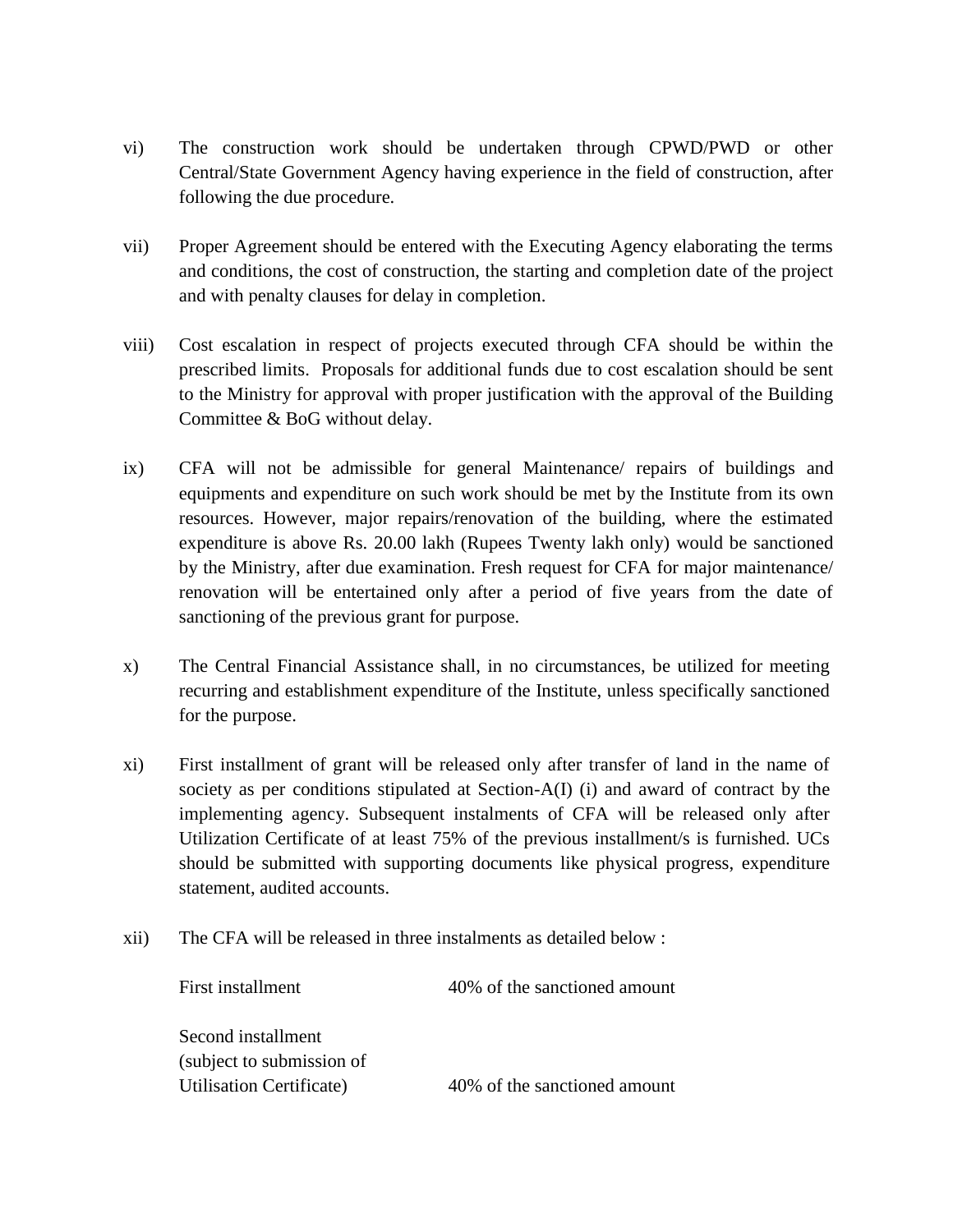Third installment (subject to submission of

Utilisation Certificate) 20% of the sanctioned amount

#### **IV. Academic Tie Up:**

i) IHMs/FCIs shall follow the academic/admission norms prescribed by the NCHMCT. Admissions to IHMs shall be on the basis of a joint entrance examination. An undertaking to this effect shall be given by the State Government/UT Administration concerned before funds are sanctioned for setting up an IHM. However, a State IHM set up with Central Financial Assistance from the Ministry of Tourism under the aegis of a university will be allowed to award the degree of that university. This will be subject to the condition that the curriculum of the concerned university matches the NCHMCT/IGNOU syllabus and the university is recognised by UGC.

#### **V. Promotional initiatives (For Broad-basing)**

- (i) The Ministry of Tourism may consider, on being approached, grant of one time Central Financial Assistance, not exceeding Rs. 240 lakh, for facilitating development of institutional infrastructure to a governmental institute such as ITI, Polytechnic Institute, University, College owned by a government or a University, a Public Sector Undertaking and an Autonomous Body owned by the Central or State or Union Territory Government which offers course(s) specific to hospitality crafts (including management courses) or travel/tourism. The grant of CFA would be subject to the conditions that the Ministry may impose on a case to case basis.
- (ii) Similarly, the Ministry may also consider, on being approached, one time CFA not exceeding Rs. 30 lakh to a government school (including a Kendriya Vidyalaya) which offers hospitality/tourism course at  $+2$  stage, to enable it to develop laboratory and acquire equipments necessary for and specific to course(s) of hospitality crafts or travel/tourism. The assistance shall be subject to such conditions as the Ministry may impose on case to case basis.
- (iii) The assistance under this Section will broadly cover the following :

## **a) INDUSTRIAL TRAINING INSTITUTES**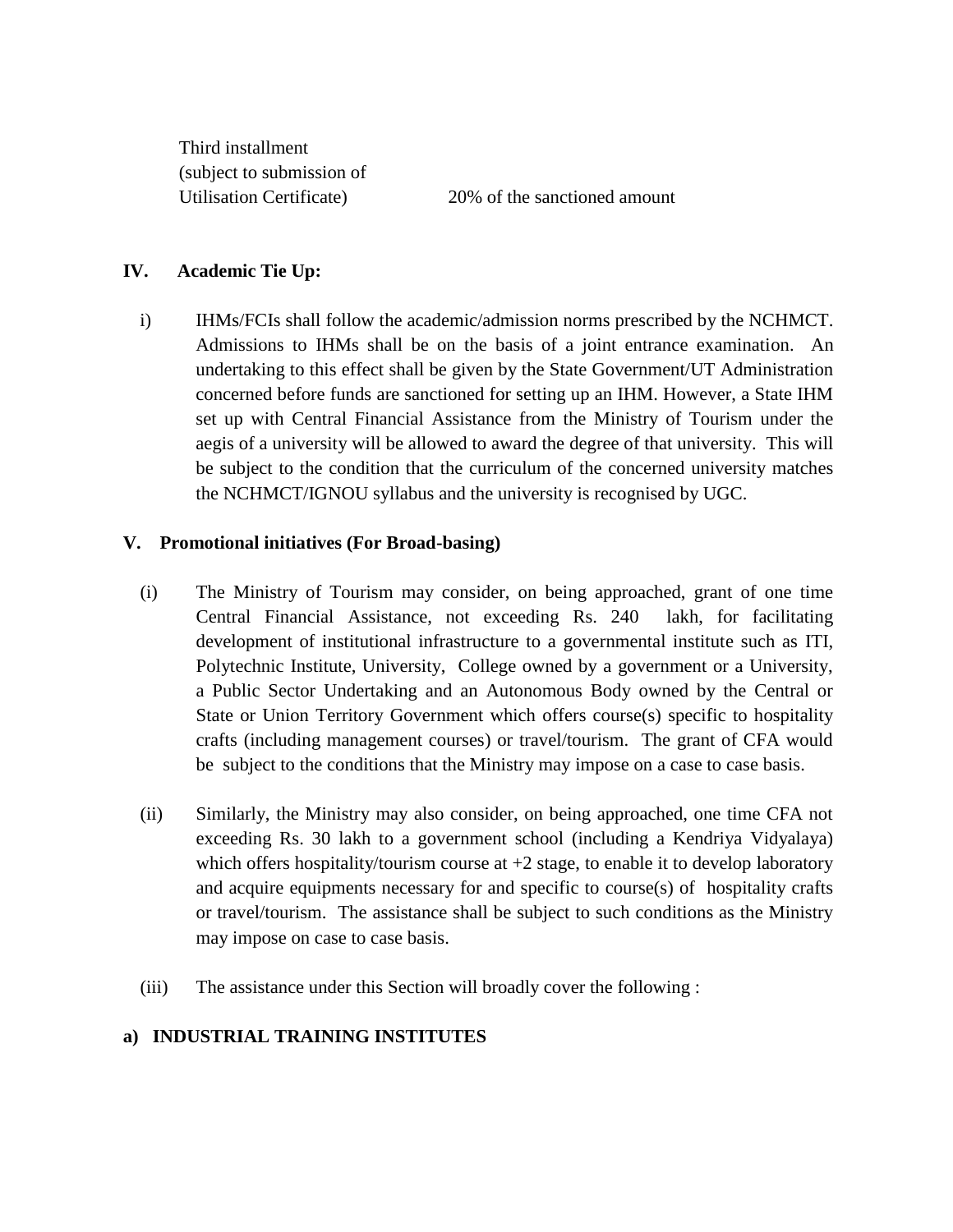- **(i)** Amount of CFA Admissible: For expenditure on civil works, equipment, furniture and fixtures etc. subject to a maximum of Rs. 2.40 crores.
- **(ii)** Civil works: Assistance limited to Rs.100 lakh
- **(iii)** For Heavy & Small Equipment, Furniture & Fixtures etc. the Central Assistance is limited to Rs. 140 lakh

## **b) VOCATIONAL SCHOOLS**

- (i) Amount of CFA admissible: For expenditure on civil works, equipment, furniture and fixtures etc. subject to a maximum of Rs. 30 lakh.
- (ii) Civil works: Assistance is limited to Rs. 6 lakh
- (iii) Heavy & Small Equipment, Furniture & Fixtures etc. the Assistance is limited to Rs. 24 lakh

## **c) UNIVERSITIES & OTHER COLLEGES**

- **(i)** Amount of CFA admissible: For expenditure on civil works, equipment, furniture and fixtures etc. is limited to a maximum of Rs. 240 lakh.
- **(ii)** Amount of CFA admissible for Civil works: Assistance limited to Rs 60 lakh.
- **(iii)** Heavy & Small Equipment, Furniture & Fixtures etc. Central Financial Assistance is limited to Rs 180 Lakh

## **d) POLYTECHNICS & PSUs**

- (i) Amount of CFA admissible: For expenditure on civil works, equipment, furniture and fixtures etc. is subject to a maximum of Rs. 240 lakh.
- (ii) CFA for Civil works: Central Financial Assistance will be limited to Rs 60 lakh.
- (iii) Heavy  $&$  Small Equipment, Furniture  $&$  Fixtures etc. the CFA admissible is Rs 180 Lakh

Details terms & conditions for sanctioning central financial assistance to ITI/School/polytechnic/university/college related to broad-basing of hospitality education are appended.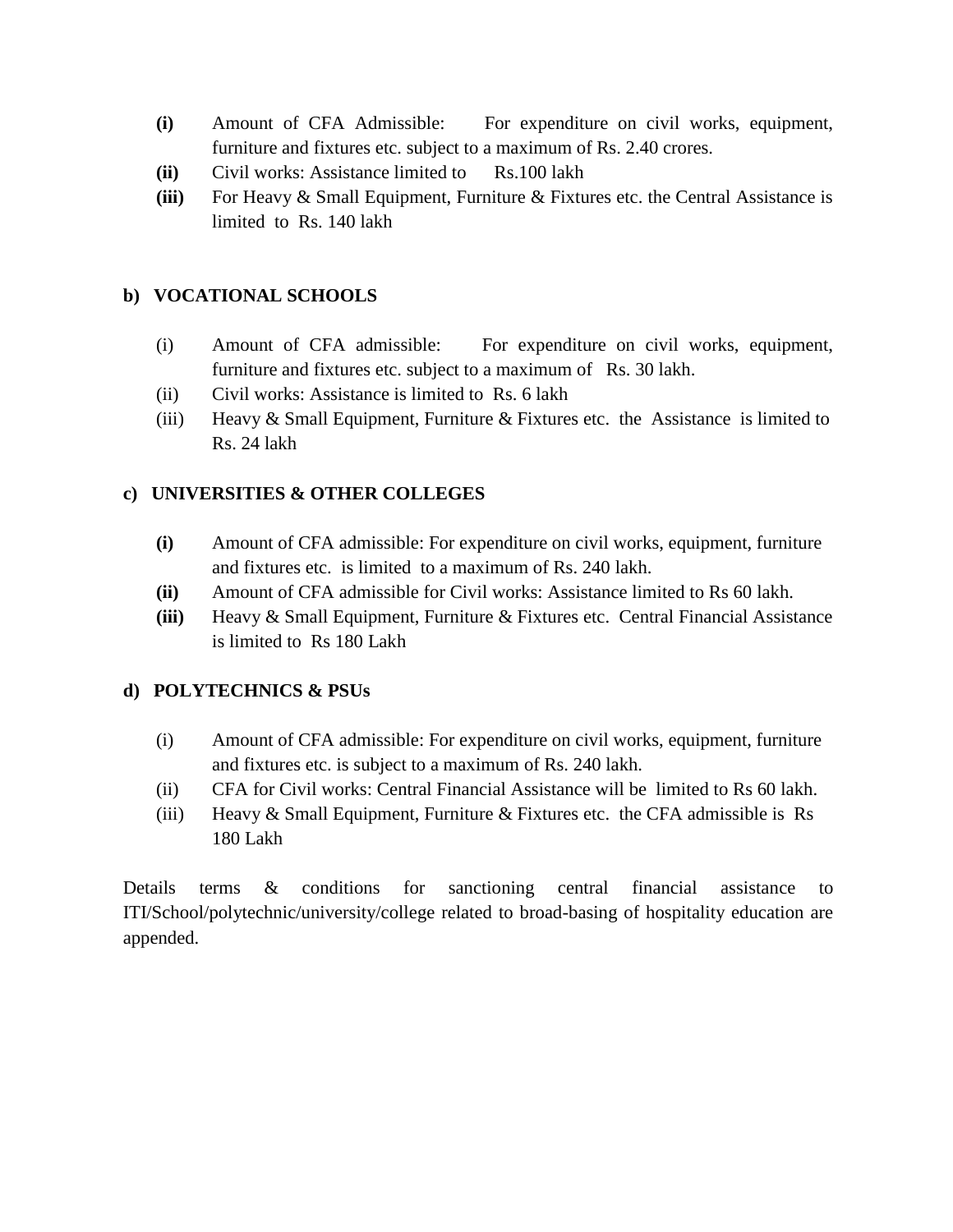Inter-component adjustments of assistance ceilings, subject to a maximum of 10%, prescribed for civil works and purchase of equipments will be allowed on case-to-case basis as a presanction dispensation and no flexibility will be allowed after the sanction of the project.

## **VI. Implementation and monitoring of the programme at Central Level.**

1. There will be a Technical Support Group (TSG) for project appraisal at National Level. The Technical Support Group will be established with appointment of consultants on contractual basis as per rules and as per the requirements. In order to facilitate effective monitoring and operational support for the scheme, the TSG will also act as a Monitoring and Operational Support Unit. The management costs approved for this scheme at Central level will be utilized for engaging the Consultants and establishing the monitoring and operational support unit. The operational support unit will work very closely with programme division in the Ministry. The Management cost at Central level will be to the tune of maximum 1% of the Annual Budget Estimates of the scheme.

2. In consultation with NCHMCT, a format for submitting the project proposal with norms is being developed to facilitate State/UT Governments for preparation of viable and complete proposals in respect of setting up of new IHMs/FCIs.

3. The society which has been formed to run the new institutions/existing institutions will constitute a Project Construction Committee (PWC) before work is executed for implementation and monitoring of the project at ground level. Composition of the PWC will be decided by the concerned society in consultation with the Ministry of Tourism.

4. For effective monitoring of the programme, an online Management Information System (MIS) is being developed.

\*\*\*\*\*\*\*\*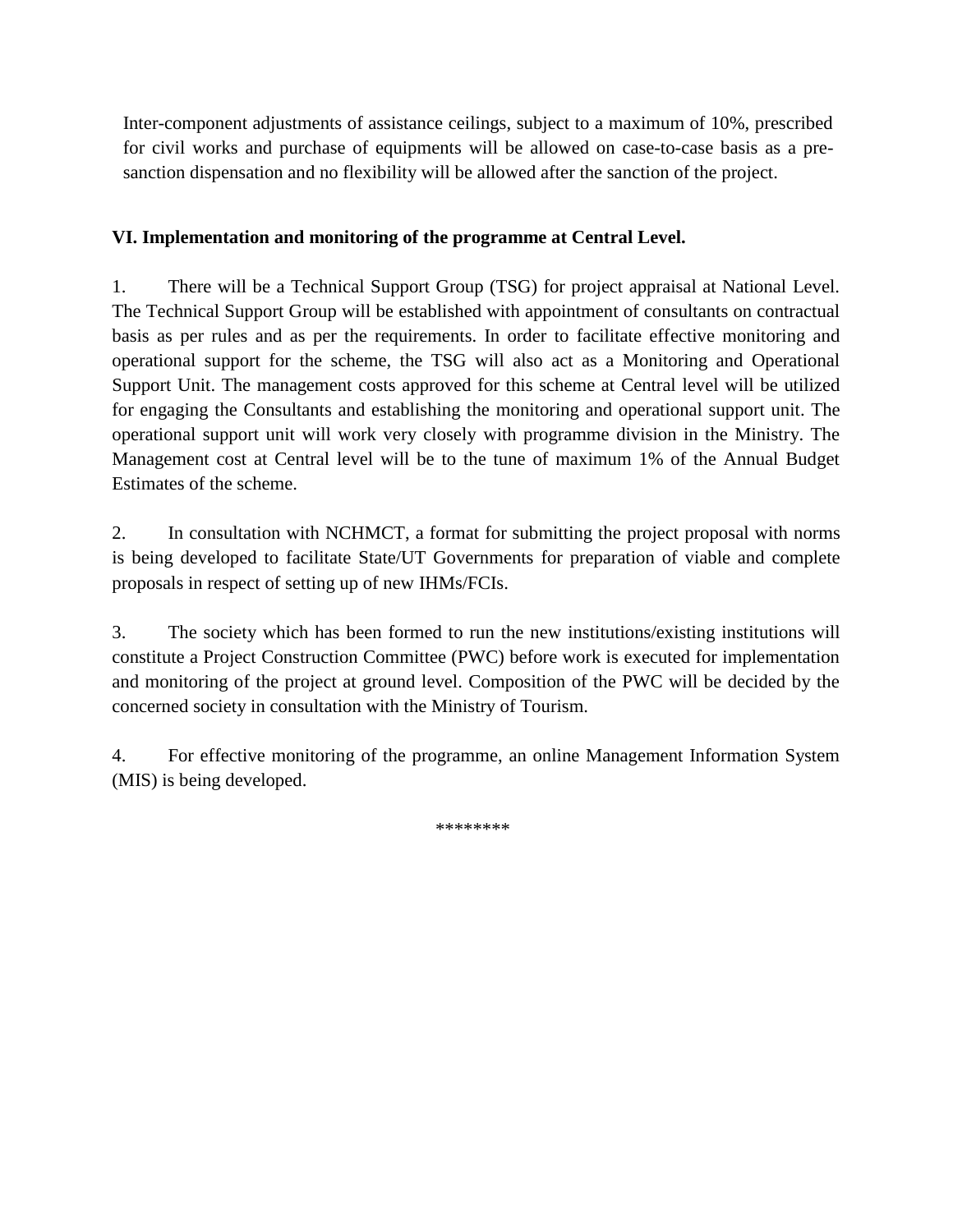#### **TERMS & CONDITIONS FOR SANCTION OF CENTRAL FINANCIAL ASSISTANCE TO I.T.I/SCHOOL/POLYTECHNIC/UNIVERSITY/COLLEGE etc.**

**Within the framework of the revised guidelines regulating the outflow of assistance under the Scheme of Financial Assistance to ITI/POLYTECHNIC INSTITUTE/ UNIVERSITY/ GOVT. COLLEGE/GOVT. SCHOOL/PSU etc., all proposals for release of Grants-in-Aid related to broad-basing of hospitality education through the aegis of these Institutions will be subject to the following standard terms & conditions which can, however, be added or altered on case-to-case basis, if considered necessary:**

i) Project proposals from institutes other than universities for starting hospitality/tourism courses must be routed through the respective State Govts. duly recommended with the following explicit commitment :-

a) That the State Govt. will meet the expenditure on the project over and above that sanctioned by the Ministry of Tourism; and

b) That it shall provide faculty for the start of the courses either on regular or on contract basis.

- **ii) Central Financial Assistance will be sanctioned only for starting new/additional hospitality and/or tourism courses in the Institute and not for works & equipments related to already ongoing/running hospitality or tourism courses.**
- iii) Assistance to only such University shall be considered for Central financial assistance which has been created either by the Act of State Legislature or of Parliament.
- iv) A University shall not be eligible for assistance from the MoT unless it proposes to introduce a 3-year degree course in hospitality or tourism & travel education.
- v) Only such Polytechnic Institutes which propose to offer a 3-year Diploma course in Hospitality Education shall be eligible for assistance from the Ministry of Tourism. However, there shall be no bar on conducting additional courses specific to hospitality education.
- vi) Assistance to ITI shall be available for starting new craft courses.
- vii) The assistance shall be released by the Ministry of Tourism in three installments of 40%, 40% and 20%.
- viii) The first installment of 40% shall be released only after the estimates, both for the civil work and equipment, have been worked out. The NCHMCT shall be consulted in the process of firming up of the estimates. To ensure the reasonableness of the civil estimates, the estimates based on the rates of the CPWD/PWD/designated State agency/ Engineering Wing of the University (in the case of a University) alone will be accepted.
- ix) The second installment of 40% shall be released only after:-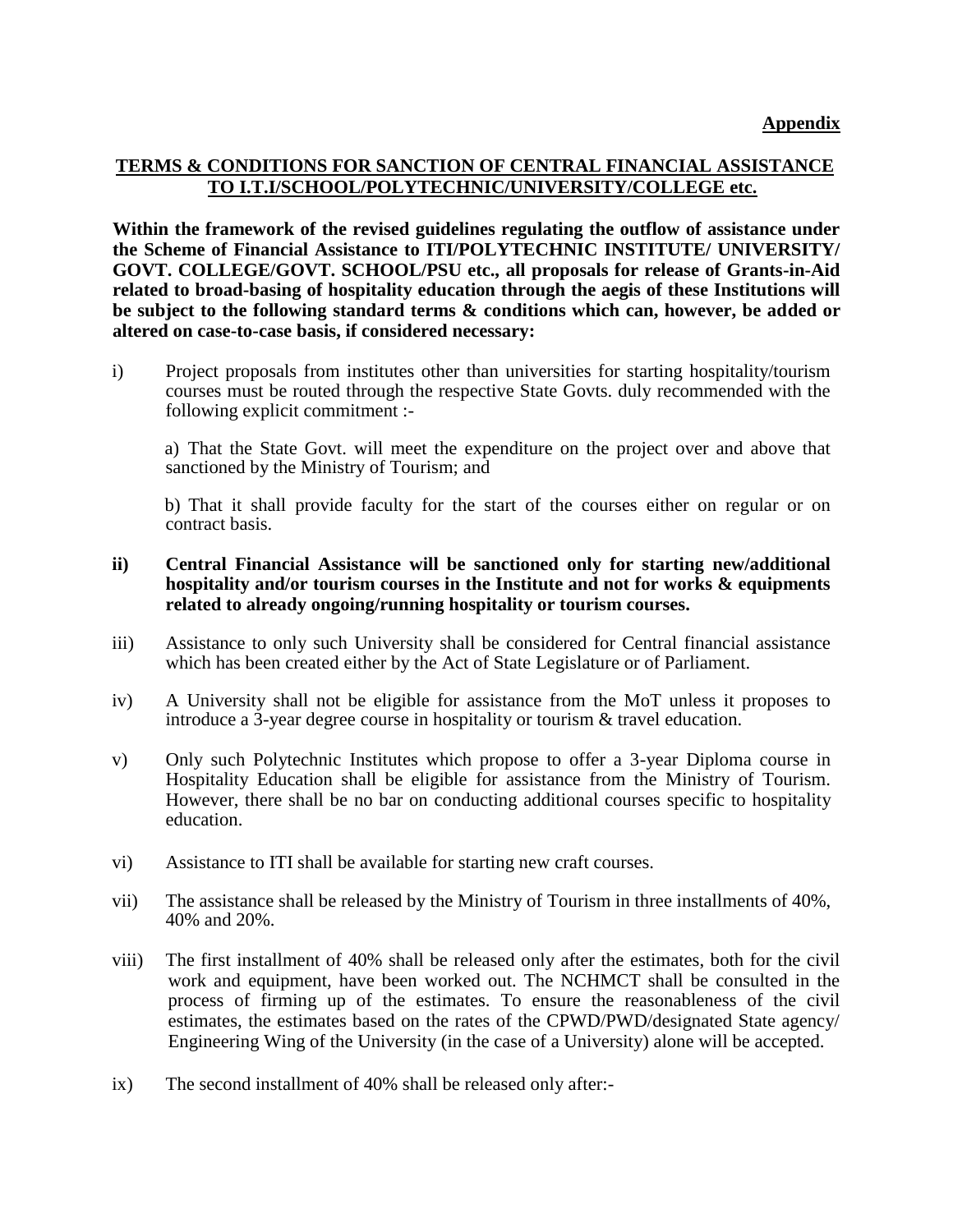- a. The Utilization of at least 75% of earlier grant released and submission of Utilization Certificate to this extent;
- b. There is an acceptable physical progress on the project.
- x) The final installment of 20% shall be released after the institute has furnished a certificate showing 75% utilization of the total fund released earlier and has additionally acquired all the equipments sanctioned.
- xi) The Institute shall complete the project within two years of the sanction of the project. It will also be a condition that the Institute shall start the sanctioned courses latest by that time.
- xii) Institutes proposing to start 3-Yrs. Degree/Diploma course in Hotel Management must possess at least 2200 Sq. Mtrs. (23,672 Sq. ft.) of dedicated space for Class rooms & Labs for the proposed course.
- xiii) The Central financial assistance will, under no circumstances, be utilized for meeting recurring and/or establishment expenditures.
- xiv) Those institutions which are already running Tourism and Hospitality related courses, the proposal will be considered only after starting a new course or increase in intake in the existing courses requiring additional infrastructure.
- xv) The Project Proposal must provide explicit information on the points listed in the **ANNEXURE** to enable the Ministry of Tourism to process the request for central financial assistance.

\*\*\*\*\*\*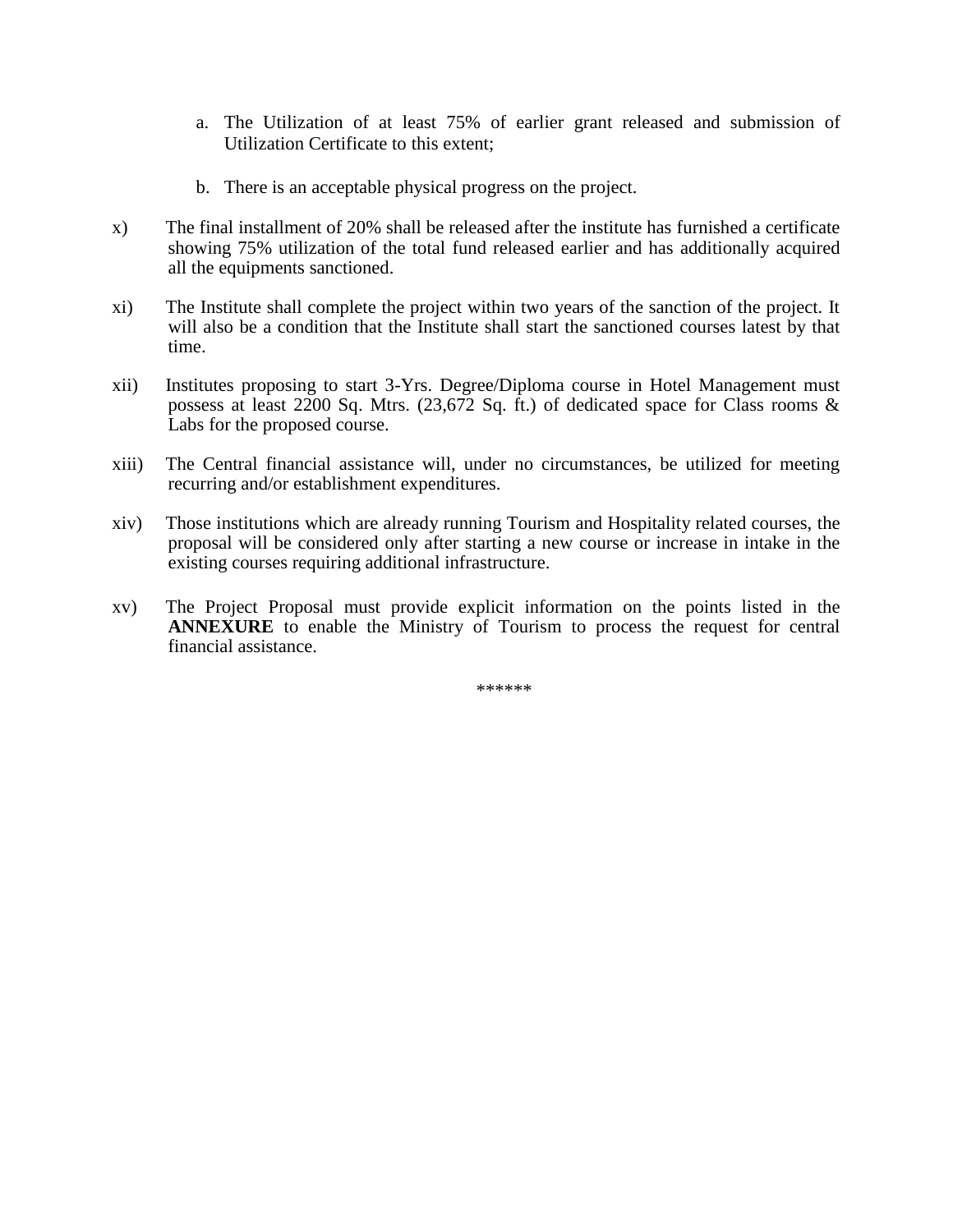**Proposals from I.T.I/GOVT. SCHOOL/POLYTECHNIC/UNIVERSITY/ COLLEGES for Central Financial Assistance must contain a detailed write-up providing information on the following aspects for examination by the Ministry of Tourism:-**

- **1. In case of a University, please indicate whether the University was created either by the Act of State Legislature or of Parliament.**
- **2. Details of courses being currently conducted by the Institute.**
- **3. Physical Infrastructure details of the Existing Institute (Please provide details of the land available, No. of classrooms, Labs, Library facilities etc. already available)**
- **4. Details of Courses proposed to be started/ increase in intake in the existing course requiring creation of additional infrastructure/equipment with Central Financial Assistance along with the duration thereof. Please provide information on the following related points :-**
	- (a) Whether proposal approved by the University Administration.
	- (b) Yearly intake of students in each course.
	- (c) In case of existing course, total increase in intake requiring additional infrastructure/equipment. (Copy of approval should be attached)
	- (d) Whether Faculty available for the proposed course OR whether necessary faculty positions would be created. What will be the staff structure?
	- (e) Whether University Administration has formally committed to meet the recurring expenditure including Salaries?
	- (f) Whether the course will start from the ensuing academic session?
	- (g) If Degree Courses proposed, will be the course content thereof follow the syllabus prescribed by NCHMCT.
	- (h) Who will be the Affiliating Body for the Degree Courses proposed?
	- (i) If Diploma Courses proposed, will be the course content thereof follow the syllabus prescribed by NCHMCT.
	- (j) Who will be the Affiliating Body the Diploma Courses proposed?
	- (k) FEE structure for various courses.
	- (l) Level of Travel & Tourism courses, if proposed.

#### **5. Details of the proposed Site for running the courses (Area Details for each class, Lab etc. to be provided. Please see condition no.XI of the terms & conditions)**

#### **6. Details of Civil Works proposed :**

- (a) Whether Construction work estimates prepared?
- (b) Whether prepared on the basis of CPWD/PWD Schedule of rates?
- (c) Who will be the executing agency for the Construction works?
- (d) Total Plinth Area (in Sq.ft.) proposed for addition/alteration.
- (e) Break-up of Expenditure to be incurred on Construction.